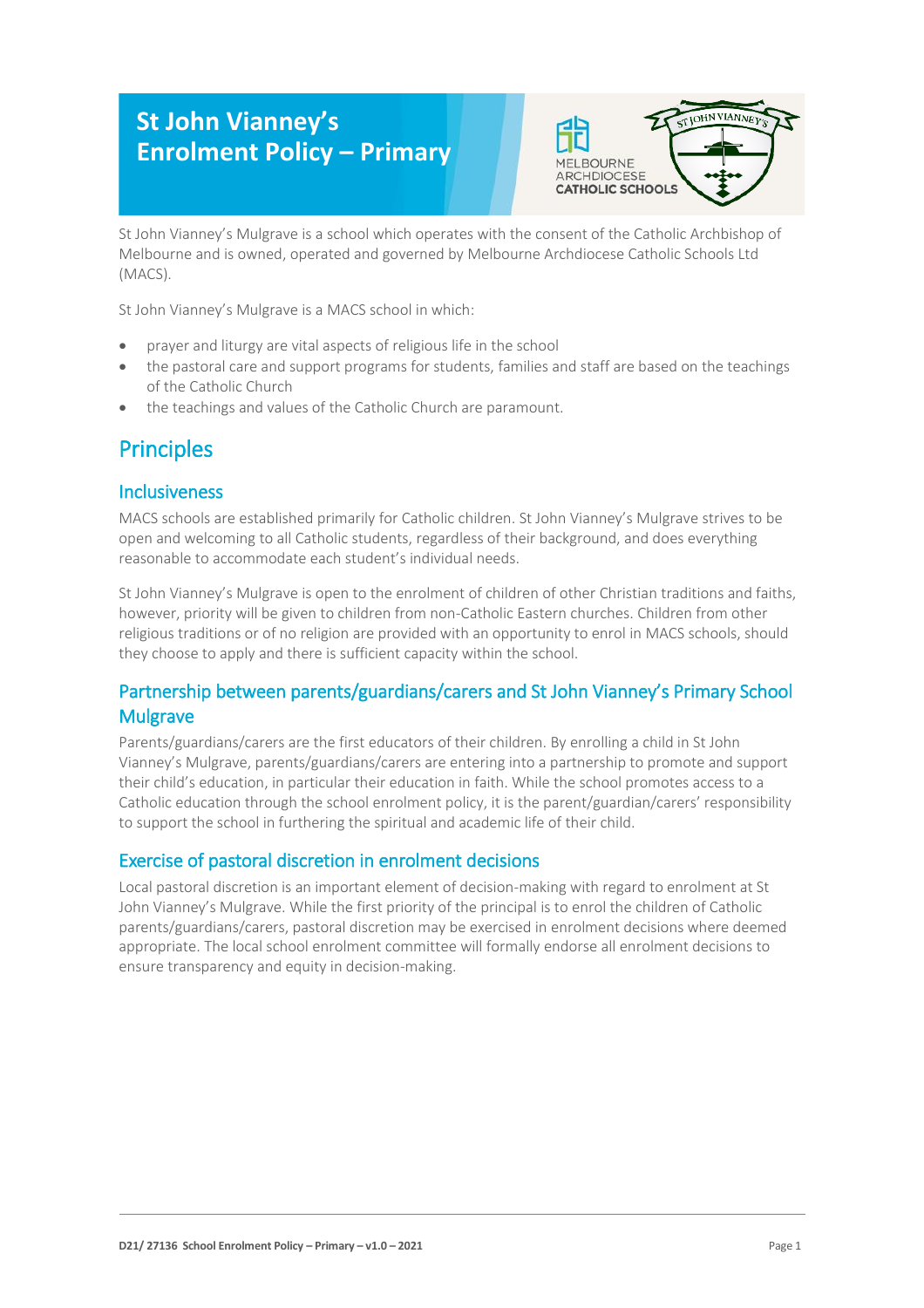### Priority enrolment

There is an agreed order of priority for enrolment in MACS schools, which must be followed in the enrolment policy and procedures. As systemic Catholic schools, the first priority of MACS schools is the provision of a Catholic education for Catholic children.

The order of priority for MACS primary schools is:

- 1. Catholic children who are residents of the parish
- 2. siblings of children already enrolled in the school
- 3. Catholic children who are not residents of the parish but are recognised as parishioners by the parish priest
- 4. Catholic children from other parishes (for pastoral reasons)
- 5. children from non-Catholic Eastern churches (i.e. Greek Orthodox, Coptic Orthodox, Ukrainian Orthodox, Russian Orthodox, Serbian Orthodox and other Orthodox) who are residents of the parish
- 6. children from non-Catholic Eastern churches (i.e. Greek Orthodox, Coptic Orthodox, Ukrainian Orthodox, Russian Orthodox, Serbian Orthodox and other Orthodox) who reside outside the parish
- 7. other Christian children who are residents of the parish
- 8. other Christian children who reside outside the parish
- 9. non-Christian children who are residents of the parish
- 10. non-Christian children who reside outside the parish.

## **Definitions**

#### Catholic child

For the purpose of enrolment in a Catholic school, a child is considered to be Catholic if they are a member of the Catholic Church, usually established by a Certificate of Baptism and have fully participated in a sacramental program or, there is evidence of an intention to complete their sacramental journey.

#### Enrolment catchment area

The enrolment catchment area is a defined area from which a school enrols students as officially designated to a school by MACS. The parish for St John Vianney's Mulgrave is St John Vianney's In parishes with more than one primary school, the catchment for each school is determined by the parish in consultation with MACS.

Enrolment is subject to the maximum capacity of the school.

#### Orthodox child

For the purpose of enrolment in a Catholic school, a child is considered to be Orthodox if they are a member of a non-Catholic Eastern church, including Greek Orthodox, Coptic Orthodox, Ukrainian Orthodox, Russian Orthodox, Serbian Orthodox and other Orthodox.

#### Parish

'Parish' refers to the local parish as defined by its geographical boundaries and student location is based on home address.

### Parental Responsibilities

At the time of enrolment at St John Vianney's Mulgrave, parents/guardians/carers make a commitment to provide ongoing support for their child's Catholic education. In particular, parents/guardians/carers are asked to make an explicit commitment to the following responsibilities: